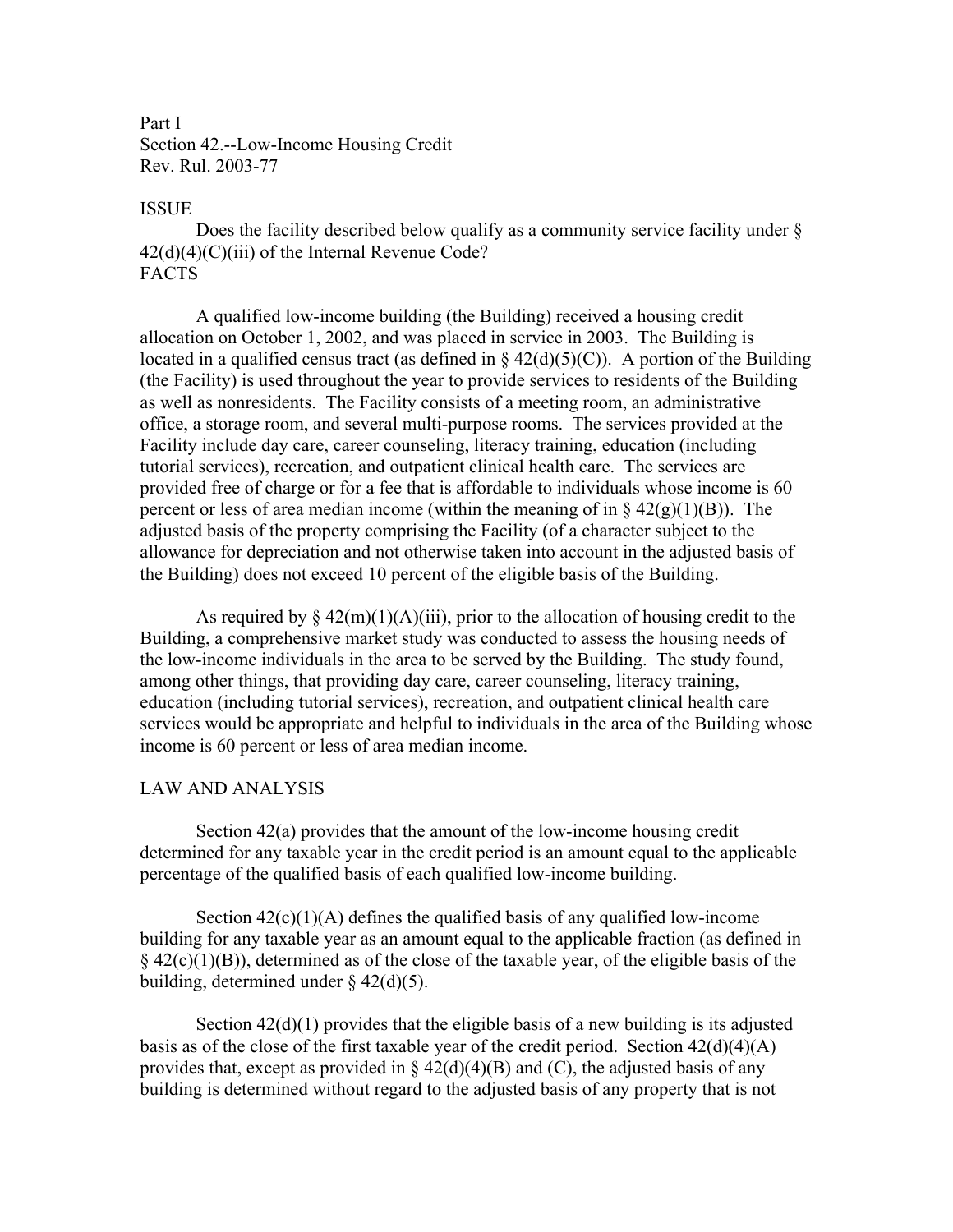residential rental property. Section  $42(d)(4)(B)$  provides that the adjusted basis of any building includes the adjusted basis of property (of a character subject to the allowance for depreciation) used in common areas or provided as comparable amenities to all residential rental units in the building.

Section  $42(d)(4)(C)(i)$  provides that the adjusted basis of any building located in a qualified census tract is determined by taking into account the adjusted basis of property (of a character subject to the allowance for depreciation and not otherwise taken into account) used throughout the taxable year in providing any community service facility. Section  $42(d)(5)(C)(ii)(I)$  defines the term "qualified census tract" as any census tract which is designated by the Secretary of Housing and Urban Development (HUD) and, for the most recent year for which census data are available on household income in the tract, either in which 50 percent or more of the households have an income which is less than 60 percent of the area median gross income for the year or which has a poverty rate of at least 25 percent. See http://www.huduser.org/datasets/qct.html for census tracts designated by the Secretary of HUD.

Section  $42(d)(4)(C)(ii)$  provides that the increase in the adjusted basis of any building which is taken into account by reason of  $\S 42(d)(4)(C)(i)$  may not exceed 10 percent of the eligible basis of the qualified low-income housing project of which it is a part. For this purpose,  $\S$  42(d)(4)(C)(ii) provides that all community service facilities which are part of the same qualified low-income housing project are treated as one facility.

Section  $42(d)(4)(C)(iii)$  provides that the term "community service facility" means any facility designed to serve primarily individuals whose income is 60 percent or less of area median income (within the meaning of  $\S 42(g)(1)(B)$ ).

Section  $42(m)(1)(A)(iii)$  provides that the housing credit dollar amount with respect to any building will be zero unless a comprehensive market study of the housing needs of low-income individuals in the area to be served by the project is conducted before the credit allocation is made and at the developer's expense by a disinterested party who is approved by the housing credit agency.

Under  $\S 42(d)(4)(C)(iii)$ , a community service facility must be designed to serve primarily individuals whose income is 60 percent or less of area median income. This requirement will be satisfied if the following conditions are met. First, the facility must be used to provide services that will improve the quality of life for community residents. Second, the taxpayer must demonstrate that the services provided at the facility will be appropriate and helpful to individuals in the area of the project whose income is 60 percent or less of area median income. This may, for example, be demonstrated in the market study required to be conducted under  $\S 42(m)(1)(A)(iii)$ , or another similar study. Third, the facility must be located on the same tract of land as one of the buildings that comprises the qualified low-income housing project. Finally, if fees are charged for services provided, they must be affordable to individuals whose income is 60 percent or less of area median income.